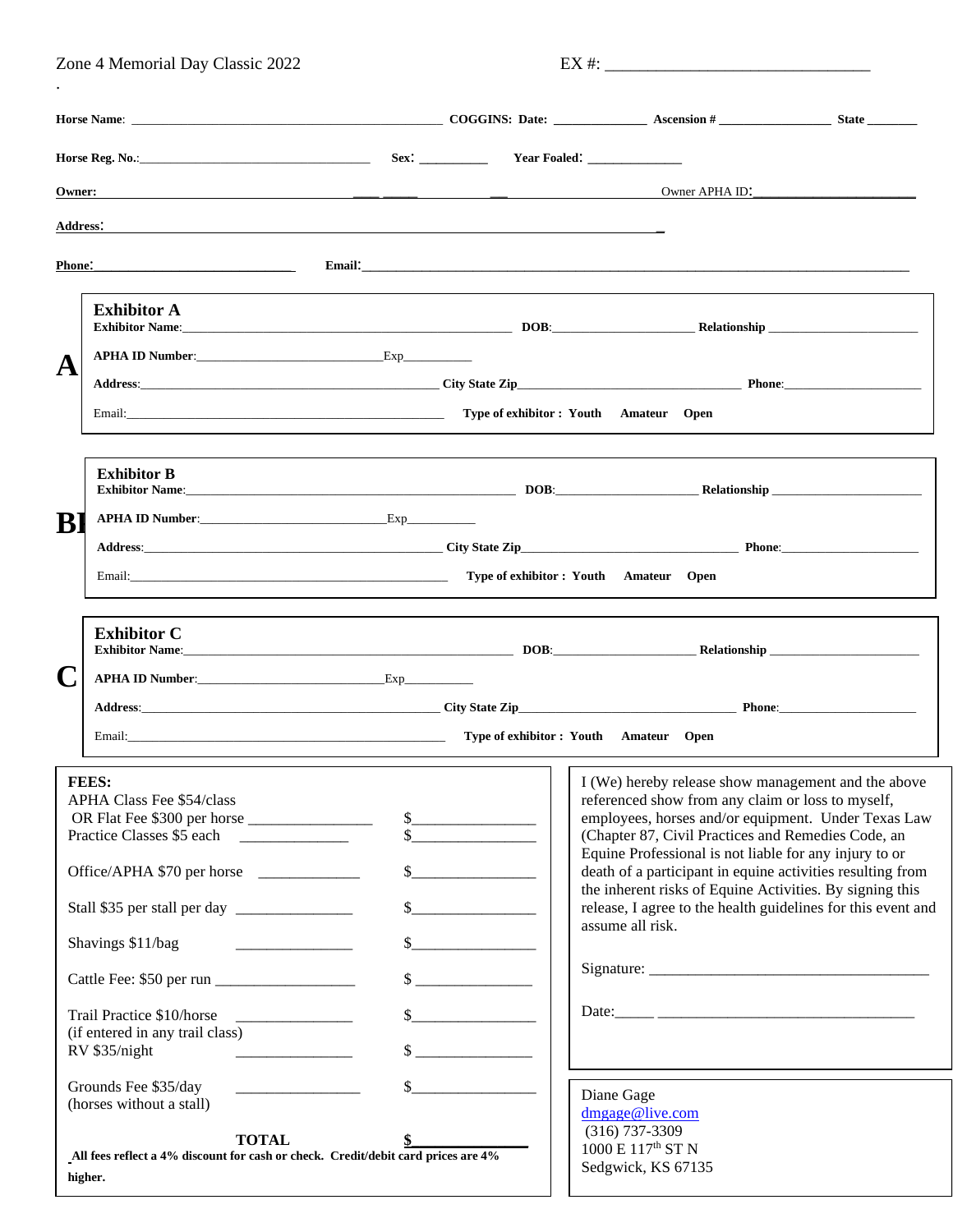Please indicate exhibitor

| 1              | Ranch Cow Work                 |  | 55  | <b>Senior Trail</b>              |
|----------------|--------------------------------|--|-----|----------------------------------|
| $\overline{2}$ | <b>SPB Ranch Cow Work</b>      |  | 56  | <b>SPB Trail</b>                 |
| 3              | <b>Amateur Ranch Cow Work</b>  |  | 57  | Junior Trail                     |
| 4              | SPB Am Ranch Cow Work          |  | 58  | <b>Green Trail</b>               |
| 5              | Nov. Am Ranch Cow Work         |  | 59  | SPB Am In Hand Trail             |
| 6              | Youth Ranch Cow Work           |  | 60  | SPB In Hand Trail                |
| $\overline{7}$ | SPB Yth R Cow Work             |  | 61  | Am In Hand Trail                 |
| 8              | Nov. Yth Ranch Cow Work        |  | 62  | Yearling In Hand Trail           |
| 9              | Ranch Rail Pleasure            |  | 63  | Y. WT Trail 5-10                 |
| 10             | <b>SPB Ranch Rail Pleasure</b> |  | 64  | SPB Y WT Trail 5-10              |
| 11             | Am. Ranch Rail Pleas           |  | 65  | Y WT Trail 11-18                 |
| 12             | SPB Am Ranch Rail Pl           |  | 66  | SPB Y WT Trail 11-18             |
| 13             | Nov. Yth R. Rail Pleasure      |  | 67  | Amateur WT Trail                 |
| 14             | Yth Ranch Rail Pleasure        |  | 68  | SPB Am WT Trail                  |
| 15             | SPB Youth R. Rail Please       |  | 69  | Nov Youth Trail                  |
| 16             | Nov. Am Ranch Rail Pleas       |  | 70  | Nov Am Trail                     |
| 17             | Ranch Reining                  |  | 71  | <b>SPB Youth Trail</b>           |
| 18             | <b>SPB Ranch Reining</b>       |  | 72  | Youth Trail 13 & under           |
| 19             | Am Ranch Reining               |  | 73  | Youth Trail all age              |
| 20             | SPB Am Ranch Rein              |  | 74  | <b>Amateur Trail</b>             |
| 21             | Nov Am Ranch Reining           |  | 75  | <b>SPB Amateur Trail</b>         |
| 22             | Y Ranch Reining                |  | 76  | Masters Am Trail                 |
| 23             | SPB Yth R. Reining             |  | 77  | Am SPB Stallions                 |
| 24             | Nov. Youth R. Reining          |  | 78  | SPB Stallions all age            |
| 25             | <b>Ranch Trail</b>             |  | 79  | <b>SPB Performance Stallions</b> |
| 26             | Ranch Pleasure                 |  | 82  | <b>Yearling Stallions</b>        |
| 27             | <b>SPB Ranch Trail</b>         |  | 83  | 2 Yr Old Stallions               |
| 28             | <b>SPB Ranch Pleasure</b>      |  | 84  | 3 Yr Old Stallions               |
| 29             | Am Ranch Trail                 |  | 85  | <b>Aged Stallions</b>            |
| 30             | Am Ranch Pleasure              |  | 86  | <b>Performance Stallions</b>     |
| 31             | SPB Am Ranch Trail             |  | 89  | Youth SPB Geldings               |
| 32             | SPB Am Ranch Pl                |  | 90  | Am SPB Geldings                  |
| 33             | Nov. Am Ranch Trail            |  | 91  | SPB Geldings All Age             |
| 34             | Nov. Am Ranch Pleasure         |  | 92  | <b>SPB Perfomance Geldings</b>   |
| 35             | Youth Ranch Trail              |  | 95  | Am Junior Geldings 2&u           |
| 36             | Youth Ranch Pleasure           |  | 96  | Am Senior Geldings 3+            |
| 37             | SPB Youth Ranch Trail          |  | 97  | Am Performance Geldings          |
| 38             | SPB Yth Ranch Pleasure         |  | 100 | <b>Yearling Geldings</b>         |
| 39             | Nov. Youth Ranch Trail         |  | 101 | 2 Yr Old Geldings                |
| 40             | Nov. Yth Ranch Pleas.          |  | 102 | 3 Yr Old Geldings                |
| 41             | Ranch Riding                   |  | 103 | <b>Aged Geldings</b>             |
| 42             | <b>SPB Ranch Riding</b>        |  | 104 | <b>Performance Geldings</b>      |
| 43             | Am Ranch Riding                |  | 107 | Youth SPB Mares                  |
| 44             | SPB Am Ranch Riding            |  | 108 | Am SPB Mares                     |
| 45             | Nov Am Ranch Riding            |  | 109 | SPB Mares all age                |
| 46             | Y Ranch Riding                 |  | 110 | <b>SPB Performance Mares</b>     |
| 47             | SPB Yth Ranch Riding           |  | 112 | Am Junior Mares 2&U              |
| 48             | Nov. Youth Ranch Riding        |  | 114 | Am Senior Mares 3+               |
| 49             | Open Ranch Conformation        |  | 115 | Am Peformance Mares              |
| 50             | <b>SPB Ranch Conformation</b>  |  | 118 | <b>Yearling Mares</b>            |
| 51             | Am Ranch Conformation          |  | 119 | 2 Yr Old Mares                   |
| 52             | SPB Am Ranch Conformation      |  | 120 | 3 Yr Old Mares                   |
| 53             | Youth Ranch Conformation       |  | 121 | <b>Aged Mares</b>                |
| 54             | SPB Yth R Conformation         |  | 122 | <b>Performance Mares</b>         |